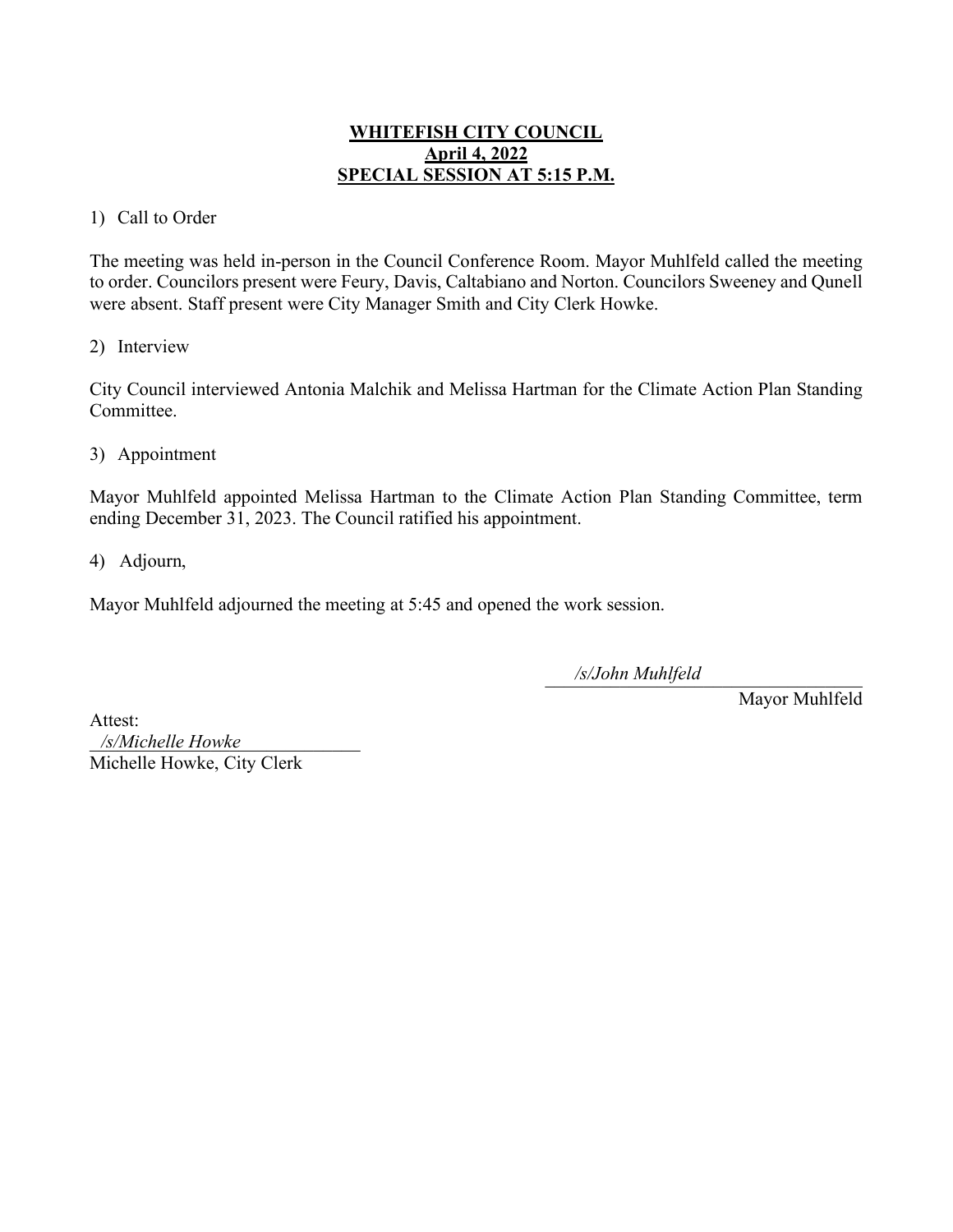# WHITEFISH CITY COUNCIL April 4, 2022 7:10 P.M.

#### 1) CALL TO ORDER

Mayor Muhlfeld called the meeting to order. Councilors present were Feury, Caltabiano, Davis, and Norton. Councilors Qunell and Sweeney were absent. City Staff present were, City Clerk Howke, City Manager Smith, City Attorney Jacobs, Planning and Building Director Taylor, Public Works Director Workman, Police Chief Kelch, Fire Chief Page, and Senior Planner Compton-Ring. Approximately 19 people were in the audience and 3 attended virtually.

# 2) PLEDGE OF ALLEGIANCE

Mayor Muhlfeld asked Jeremy Oury to lead the audience in the Pledge of Allegiance.

3) COMMUNICATIONS FROM THE PUBLIC– (This time is set aside for the public to comment on items that are either on the agenda, but not a public hearing or on items not on the agenda. City officials do not respond during these comments but may respond or follow-up later on the agenda or at another time. The mayor has the option of limiting such communications to three minutes depending on the number of citizens who want to comment and the length of the meeting agenda)

Mayre Flowers, Citizens for a Better Flathead, Kalispell. Citizens for a Better Flathead also manages the Waste Not Project. She reported Whitefish residents are still actively recycling and trying to find a place to take their cardboard. Due to staffing, Flathead County has had to randomly close the cardboard recycling due to full bins. The cardboard is put into a compactor and then hauled away. She encourages the city to post on the website the drop off sites, so that people can coordinate their trips to town. She applauds city residents for continuing to recycle.

Nancy Schuber, 110 Bay Point Drive, addressed Chris Schustrom's comments at the March 21<sup>st</sup> Council meeting regarding the sidewalk and trash bin cleaning. She suggests the Whitefish Convention and Visitor Bureau pay for sidewalks to be cleaned out of their community sustainability fund. She stated the Convention Bureau, and their huge budget are the cause of a lot of the problems that our community, staff, police, and fire department face on a daily basis. They should practice what they preach; be a friend of the fish and clean the sidewalks.

Beth Sobba, 333 Baker Avenue, supports and echoes Nancy's comments about this situation with the sidewalks and trash bins. As a business owner, she pays a lot of taxes and fees to do business in Whitefish. She thinks it is alright to expect a clean city. Why should she be charged additional amounts? She states she is still paying for the parking garage that she never uses, nor do her customers.

Dick Zoellner, 1365 Voerman Road, stated he gets confused when talking about workforce housing. What is workforce housing? Is it legal, is it not legal? If somebody moves into a workforce house, and then accepts a job in Columbia Falls, does that person get booted out of that house?

# 4) COMMUNICATIONS FROM VOLUNTEER BOARDS

Christy Cummings Dawson, Montana West Economic Development (MWED) President and CEO. She stated MWED is a private non-profit economic development organization, located in Kalispell and serves all of Flathead County and beyond. They have a number of resources for local business, a loan program; government contracting assistance, a number of federal and state grant programs that they can access and through partnership with Flathead County Economic Development Authority. They have a lot of different resources and are happy to have Councilor Caltabiano as a representative of Whitefish to keep a better eye on what is going on here.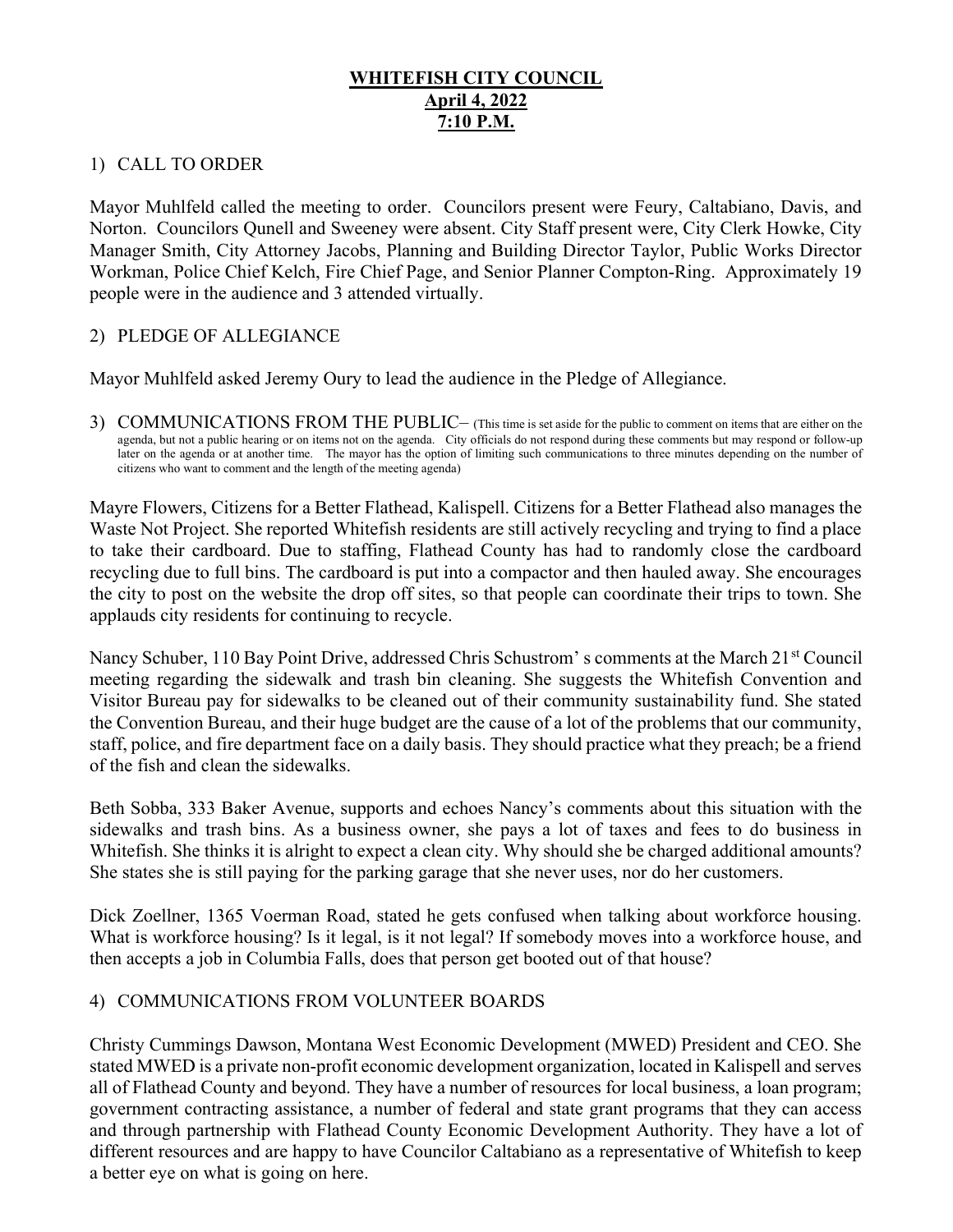- 5) CONSENT AGENDA (The consent agenda is a means of expediting routine matters that require the Council's action. Debate does not typically occur on consent agenda items. Any member of the Council may remove any item for debate. Such items will typically be debated and acted upon prior to proceeding to the rest of the agenda. Ordinances require 4 votes for passage – Section 1-6-2 (E)(3) WCC)
	- a) Minutes from March 21, 2022, Regular Session (p.33)
	- b) Ordinance No. 22-05; An Ordinance amending Zoning Regulations Title 11, Chapter 3, Section 35 (Short-Term Rentals): Chapter 9, Section 2 (Definitions); WB-2, WB-3, WRR-1, and WRR-2 Permitted and Conditional Uses; WRB-1, WRB-2, WBMV and WBMRR Permitted Uses, of the Whitefish City Code (Second Reading) (p.40)
	- c) Consideration of a request from Andrew Braccia for a Lake and Lakeshore Protection Permit to remove dry-stone path and landscape retaining wall; place stone slab stairway, drip irrigation lines, topsoil, and native plantings within the Lakeshore Protection Zone, located at 1940 East Lakeshore Drive (WLP 22-W09) (p.54)
	- d) Consideration of a request for a Final Plat for Trail View Subdivision, Phase III, to include 22 lots for a total of 58-lot subdivision located south of Voerman Road and west of Monegan Road, zoned WR-1/WPUD (One-Family Residential District) with a Planned Unit Development overlay (WFP 22-04) (p.73)

# Councilor Caltabiano made a motion, seconded by Councilor Davis to approve the Consent Agenda as presented. The motion carried.

- 6) PUBLIC HEARINGS (Items will be considered for action after public hearings) (Resolution No. 07-33 establishes a 30-minute time limit for applicant's land use presentations. Ordinances require 4 votes for passage – Section 1-6-2 (E)(3) WCC))
	- a) Consideration of a request from 444 Central Avenue LLC for a Conditional Use Permit to develop four condominium units in three structures on a single lot located at 444 Central Avenue zoned WR-4 (High Density Multi-family Residential District) (WCUP 22-01) (p.170)

Senior Planner Wendy Compton-Ring presented her staff report that is provided in the packet on the website.

Mayor Muhlfeld opened the Public Hearing.

Joe Bruce, Pacific Union Development Company, representing the applicant. He stated they met with several neighbors and was able recraft the original design and was endorsed by the Planning Board.

Jeremy Oury, Paradigm Architect, stated the proposed project includes two building as one mass facing Central Avenue, and two separate buildings adjacent to the alley, for a total of four units. The mass has been pulled apart at the third level and sunken back into its primary mass to alleviate the appearance of a two and half story home.

Rhonda Fitzgerald, 412 Lupfer Avenue, is speaking on behalf to the neighbors who submitted the letter that is included in the packet. They were originally quit concerned because the building was even taller and more massive. The proposed plan is an improvement, but they are concerned the details of the of the architecture will not match the historic character of the neighborhood.

Nathan Dugan, 937 Kalispell Avenue, via Webex, stated the applicant is allowing the current tenants live there rent free for two or three months which is a decent thing to do. This is six rentals that we are losing from our local rental stock.

There being no further public comment, Mayor Muhlfeld closed the Public Hearing and turned the matters over to the Council for their consideration.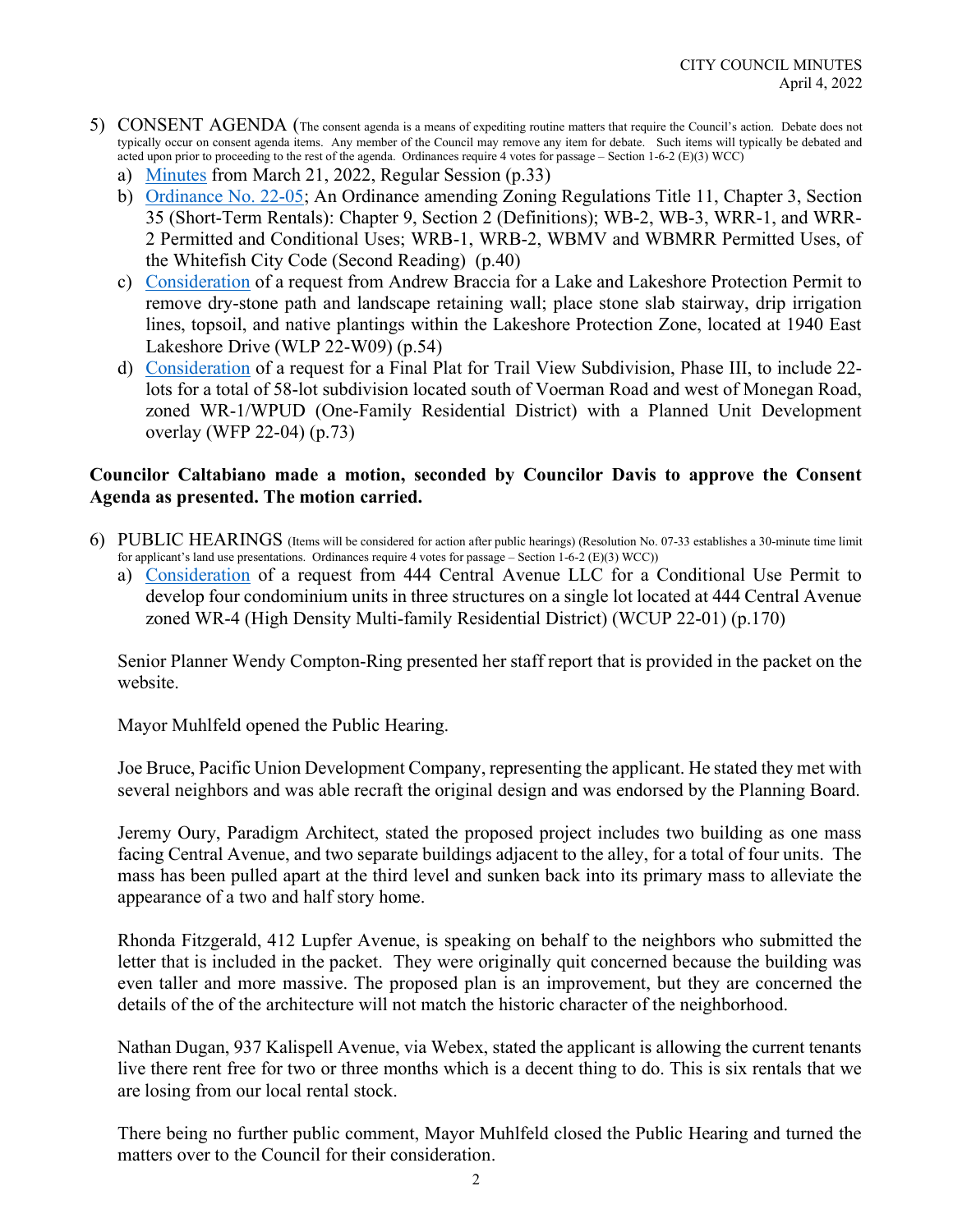Councilor Caltabiano made a motion, seconded by Councilor Feury to approve WCUP 22-01, the Findings of Fact in the staff report and recommended condition of approval as recommended by the Whitefish Planning Board on March 17, 2022. Councilor Caltabiano stated there is a great sense of goodwill by the applicant. The Planning Board unanimously approved this project. The concerns of the aesthetics will be addressed by the Architectural Review Committee. For that reason, he votes in favor. Councilor Davis stated this is a historic neighborhood, and he echoes the concerns regarding architectural material. We should put our faith into the Architectural Review Committee. He encourages public to submit comment to the Architectural Review Committee. Councilor Norton feels this is going to change that part of town. She would like the applicant to make it look more historic and not mountain modern. The motion carried.

b) Ordinance No. 22-\_\_; An Ordinance amending Zoning Regulations Title 11, Chapter 2, Article A (WA Agricultural District), Article B (WCR Country Residential District), Article C (WSR Suburban Residential District), Article D (WER Estate Residential District), Article E (WLR One-Family Limited Residential District), Article F (WR-1 One-Family Residential District), Article G (WR-2 Two-Family Residential District), Article H (WR-3 Low-Density Multi-Family Residential District), Article I (WR-4 High-Density Multi-Family Residential District); Chapter 3, Section 1 (Accessory Apartments); and Chapter 9, Section 2 (Definitions), of the Whitefish City Code (First Reading) (WZTA 22-04) (p.237)

Senior Planner Wendy Compton-Ring presented her staff report that is provided in the packet on the website.

Mayor Muhlfeld opened the Public Hearing.

Rhonda Fitzgerald, 412 Lupfer Avenue, supports the concept of ADU's for local workforce housing or local resident housing. She thinks this needs some more work. She stated two things got conflated; 1) getting more ADU's built for workforce; 2) streamlining the process to make it easier and quicker. Lots of people are not building ADU's for the purpose that we are focused on. We should think long and hard about both units to be rented if they are not deed restricted for workers. A compromise might be allowing the second homeowner who does not live in the primary residents to live in the ADU if it is deed restricted. The idea for them to be compatible in the neighborhood is an issue. The small downtown lots are getting crammed up. The Strategic Housing Plan stated the preferred type of housing was a single-family home with a small yard and storage. We are taking those things out of our inventory by allowing absentee owners to buy and build a guest house as an ADU. The bones of this are good but we need to look at the implication of each part and get it right. She hopes Council will step back and fine tune before adopting it.

Ed Doctor, Tamarack Ski Shop, supports what staff came up with for this. It might not be perfect, but it is something that will help the housing situation.

Gregg Jonason, 49 Colorado Avenue, supports the ordinance. This is an opportunity where the community gets to get engaged to provide these units. The ability to allow people to use their property to allow these units is beneficial to the community.

Lindsay MacDonald, 240 Lake Park Lane, owns several vacant city lots, and supports the proposed changes to the regulation.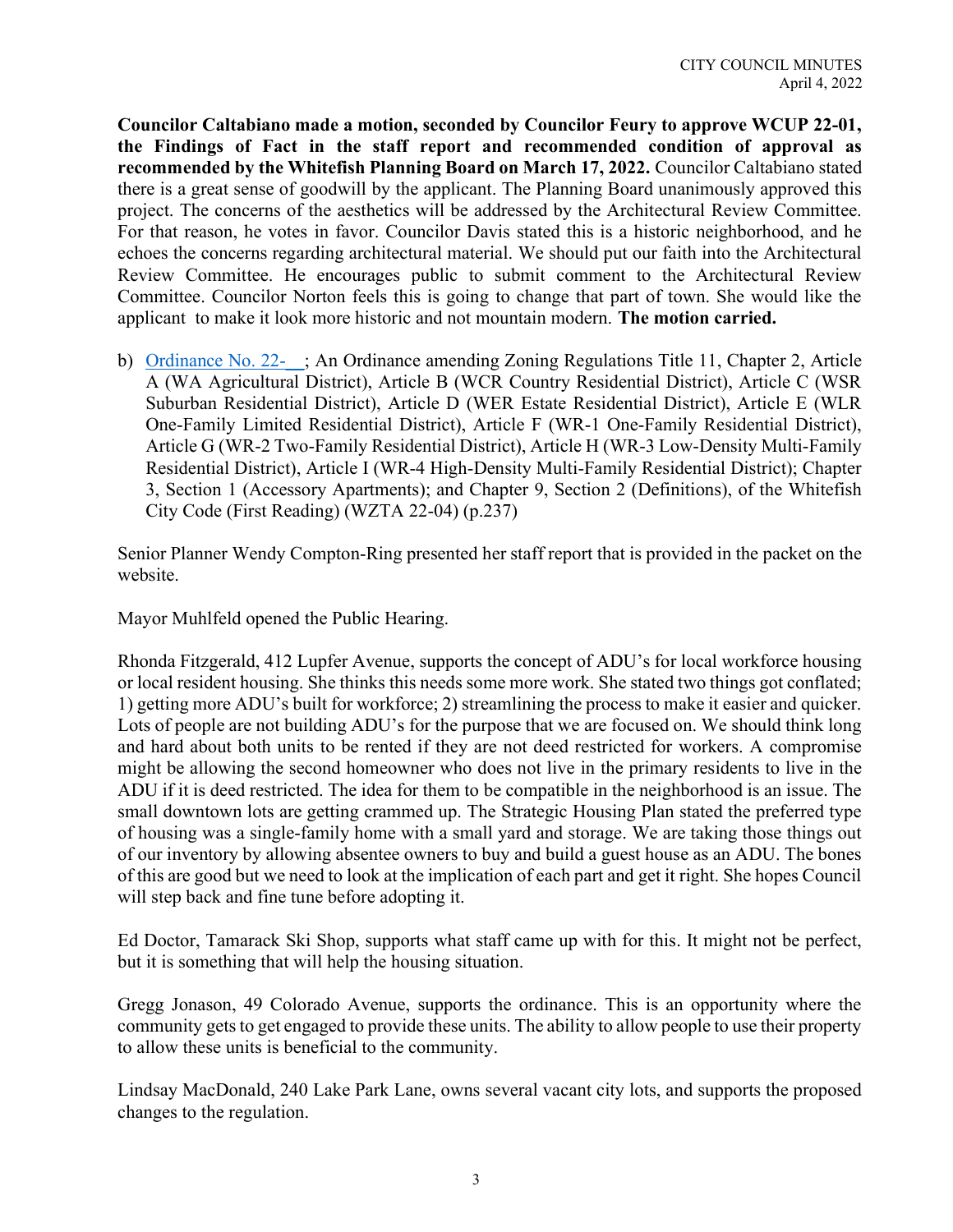Erin Meeks, 240 Lake Park Lane, as property owners, they would like to help our community. The proposed changes will allow them to do that. She supports the changes.

Nathan Dugan, 937 Kalispell Avenue, via Webex, stated there is only one guarantee that we will not get more housing for our workers; that is refusing to build more housing. This ordinance is written with best practices in mind. We don't need to be regulating these things more than we do. He asks the Council to vote in favor of the proposed ordinance.

There being no further public comment, Mayor Muhlfeld closed the Public Hearing and turned the matters over to the Council for their consideration.

#### Councilor Norton made a motion, seconded by Councilor Feury to postpone to May 2, 2022. The motion carried.

- c) Ordinance No.  $22-$ ; An Ordinance amending the Whitefish City Code to add Article Y, Chapter 2, Title 11 to establish the WB-T zoning district (Business Transitional District), as an implementation of the Highway 93 South Corridor Plan (WZTA 22-01) POSTPONED 3/21/2022
- 7) COMMUNICATIONS FROM PUBLIC WORKS DIRECTOR a) Consideration to award Texas Avenue Reconstruction Project (p.387)

Public Works Director Craig Workman presented his staff report that is provided in the packet on the website.

Councilor Caltabiano made a motion, seconded by Councilor Norton to award the Texas Avenue Reconstruction Project to LHC, Inc. in the amount of \$3,087,368.48. The motion carried.

# 8) COMMUNICATIONS FROM CITY MANAGER

a) Written report enclosed with the packet. Questions from Mayor and Council? (p.392)

None

City Manager Smith reminded the Council and citizens the City Hall will be closed Friday, April 15<sup>th</sup> for Good Friday. The City has received the FY21 Audit with no Findings. She also announced the Chamber of Commerce, the Whitefish Housing Authority and the City of Whitefish are sponsoring a Workforce Housing Summit at the Grouse Mountain Lodge on Wednesday, April 13<sup>th</sup> from 8:30 am to 11:00 am.

# 9) COMMUNICATIONS FROM MAYOR AND CITY COUNCILORS

a) Consideration of appointment to volunteer boards and committees not made during the Special Session preceding tonight's meeting

Council Comments

b) Other items arising between March 30th through April  $4<sup>th</sup>$